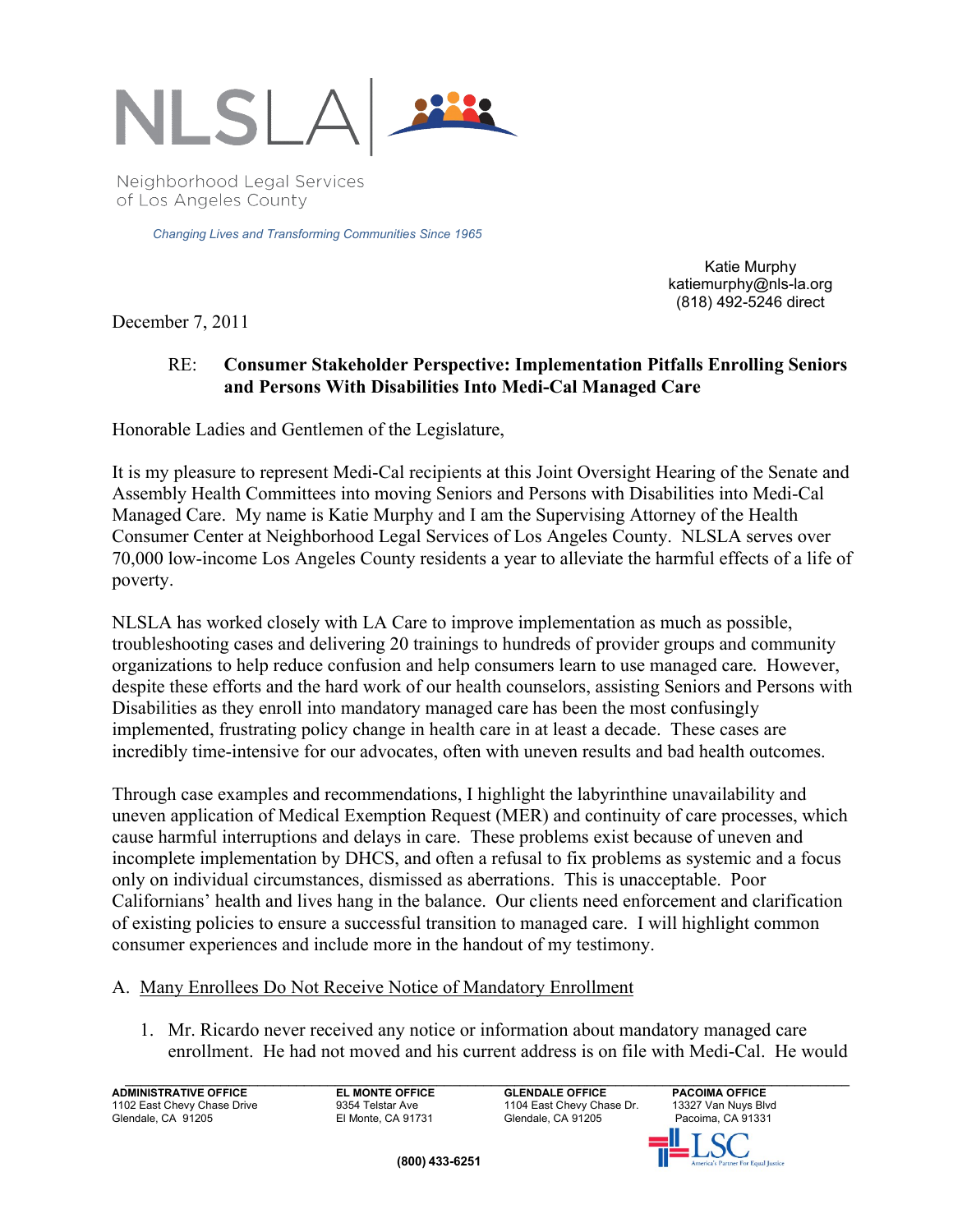have been defaulted in October, except that his doctor knew enough about managed care to fax the exemption form to HCO. Mr. Ricardo is severely ill: he has diabetes, asthma, chronic back and knee pain, sleep apnea, and obesity. His exemption request is still pending.

*If DHCS invested in a more purposeful default process, not relying solely on linkage but ensuring knowledge and choice before transition, Mr. Ricardo and others like him would not be defaulted without ever getting notice of the mandatory managed care requirement. Also, if DHCS had held more than one consumer meeting in all of Los Angeles County, SPDs may have better understood the process and its requirements.* 

#### B. Health Care Options Routinely Denies Managed Care Exemption Requests

2. Baby Elsa, who has dwarfism/acrhondoplasia, receives medical care from specialists at UCLA and Cedars Sinai Medical Centers. None of her specialists contract with the Medi-Cal Managed Care Plans in Los Angeles. One of her genetic specialists is the only provider in this specialty in all of Southern California. Despite a very complicated medical condition, HCO denied her request for an Exemption. Her appeal is pending.

*If DHCS followed its own exemption regulation, Baby Elsa's doctor's medical opinion that her condition is severe and complex needing his management and coordination would be relied upon and her exemption granted to remain under his care.* 

3. Mr. Thompson is on dialysis and has submitted 13 Emergency Disenrollment Requests to HCO, most of which HCO denies ever receiving. The requests that were received were denied on technicalities. Frustrated by the lack of true response from HCO, Mr. Thompson's dialysis social worker finally sent the Disenrollment Request by Federal Express, only to be told later that HCO does not accept any mail and the Request should again by faxed to HCO. Mr. Thompson's vascular surgeon is not enrolled in any managed care plan, and the social worker has been unable to arrange for authorization for Mr. Thompson to receive out-of-plan care to repair Mr. Thompson's dialysis shunt.

*If DHCS had better procedures in place to monitor and respond to exemption requests, the fact that Mr. Thompson's surgeon and dialysis provider argue for continued treatment would be evaluated, and Mr. Thompson would not be going without care for his dialysis shunt.* 

#### C. Continuity of Care Denials Result in Delays and Poor Coordination of Care

4. Mr. Rios, age 63, has bilateral leg amputations. He is blind and also has epilepsy, schizophrenia and diabetes. He is on multiple medications and requires care coordination. Because Venice Family Clinic had coordinated his care since 1994, he completed the Choice Form and selected HealthNet and an Independent Physician Association (IPA) that included Venice Family Clinic. At the time he became mandatory, he had Treatment Authorization Requests that had been approved with Fee-For-Service providers for eye surgery, a replacement wheelchair, diabetic wound care and physical therapy. Not only did HealthNet refuse to authorize continuity of care with Mr. Rios' prior treating physicians, it also refused to honor the approved authorizations for care. Because Mr. Rios' many conditions require coordination, his advocate attempted an emergency disenrollment from mandatory managed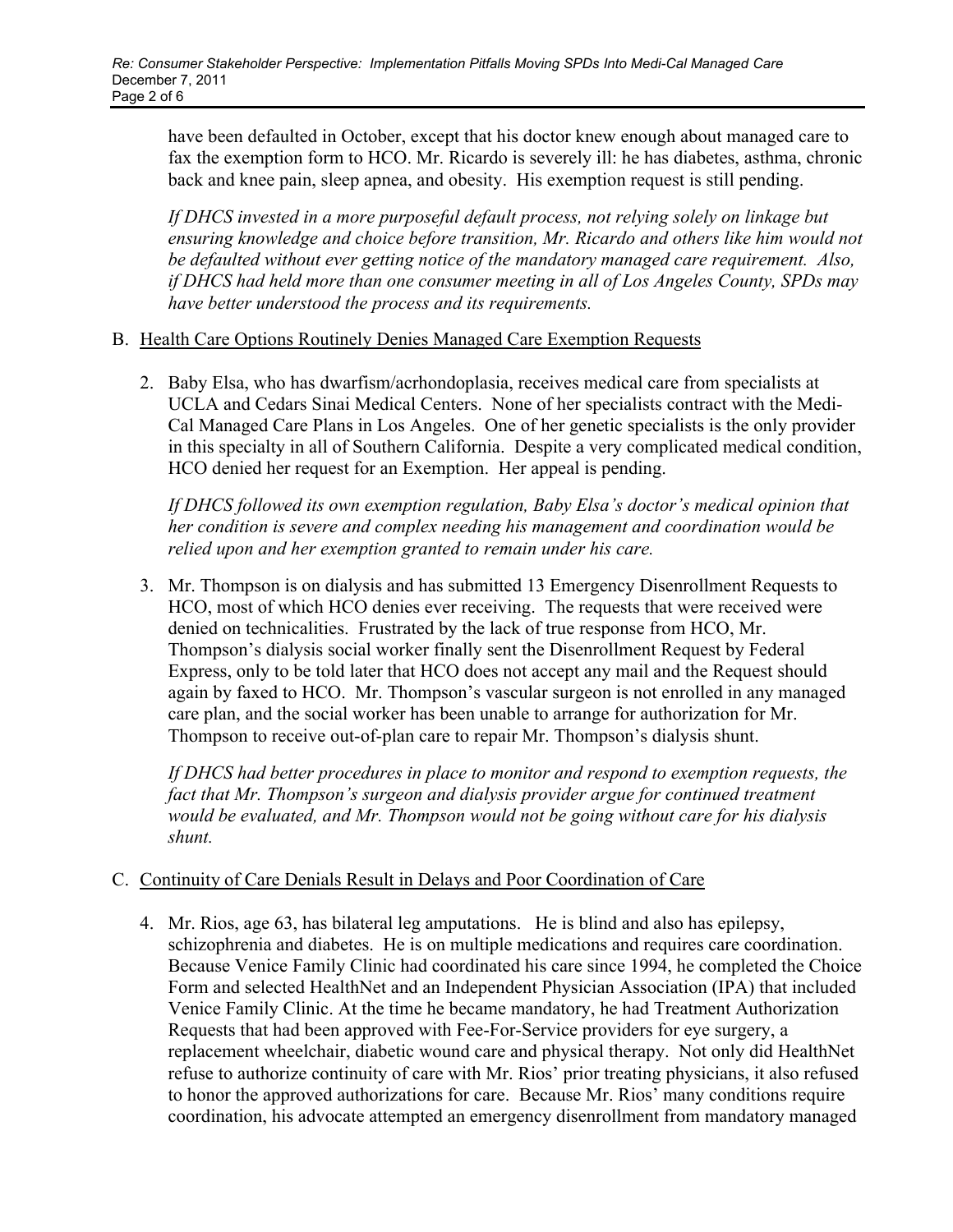care. The very broken disenrollment process took nearly a month, at which time it was denied because Mr. Rios had been in the plan more than 90 days.

*If DHCS enforced its own rule in MMCD Plan Letter 11-19 requiring continued treatment and medications upon enrollment in a plan, the plan would have to coordinate with his Feefor-Service physician and provide the treatments and medications already authorized by Medi-Cal.* 

5. Ms. Irena, age 58, defaulted into managed care. She was not allowed to stay on FFS after she timely appealed the denial of her exemption request. She is undergoing follow-up care from a hysterectomy for cervical and ovarian cancer. When she came to us, she had missed her follow-up appointments for months while L.A. Care engaged in the cumbersome contracting process with her oncologist. Ms. Irena also missed a scheduled MRI and an appointment pending with a rheumatologist.

*If DHCS kept Ms. Irena in Fee-for-Service and provided additional guidance and assistance to plans and Fee-for-Service providers to make continuity of care a reality, Ms. Irena would not have missed care while the new business model was arranged between the Fee-for-Service provider and the plan.* 

- D. Individuals Are Not Receiving Aid-Paid-Pending While Disenrollment Requests and Appeals Are Being Processed; Information From HCO and the Managed Care Ombudsman is Frequently Misleading
	- 6. Ms. Robinson was undergoing chemotherapy for breast cancer when she defaulted into a managed care plan. Her oncologist is not on any managed care plan and submitted several exemption requests to HCO. HCO denied each request on a technicality. When HCO was unresponsive to Ms. Robinson, we assisted her in contacting the Medi-Cal Managed Care Ombudsman's Office. The Ombudsman's Office agreed to assist with the Exemption Request, but told Ms. Robinson, in contravention to DHCS policy, that she had to remain in managed care pending the Exemption processing.
	- 7. Mr. Sahidi, age 61, sent his exemption request to HCO at least 5 times. HCO denies ever receiving it. HCO then defaulted Mr. Sahidi into L.A. Care. His exemption request lists neuralgia, complex neurological disorder, disc disorder, disease of spinal cord, vertiginous syndrome, and labyrinthine disorder. Mr. Sahidi timely requested a hearing on the exemption denial. He did not know to request Aid-Paid-Pending at the time he requested a hearing. When our office advised him of the Aid-Paid-Pending rules, he called the Medi-Cal Managed Care Ombudsman, who told him that he could not remain in Fee-For Service because he did not request Aid-Paid-Pending at the time he requested the hearing. This is contrary to stated DHCS policy on Aid-Paid-Pending for the SPD population. In addition, when Mr. Sahidi called to find out the status of one of his exemption requests, he was told it could not be approved because the state did not have enough evidence. Only when an advocate got involved did we learn this meant the state needed 5 treatment notes. No one had ever requested these from Mr. Sahidi or his doctor.
	- 8. Ms. Wilson, age 42, defaulted into HealthNet despite a timely appeal of her MER denial. She is under active treatment for schizoprhrenic affective disorder and pituitary gland problems. When she called HCO to request an appeal, the HCO representative told her that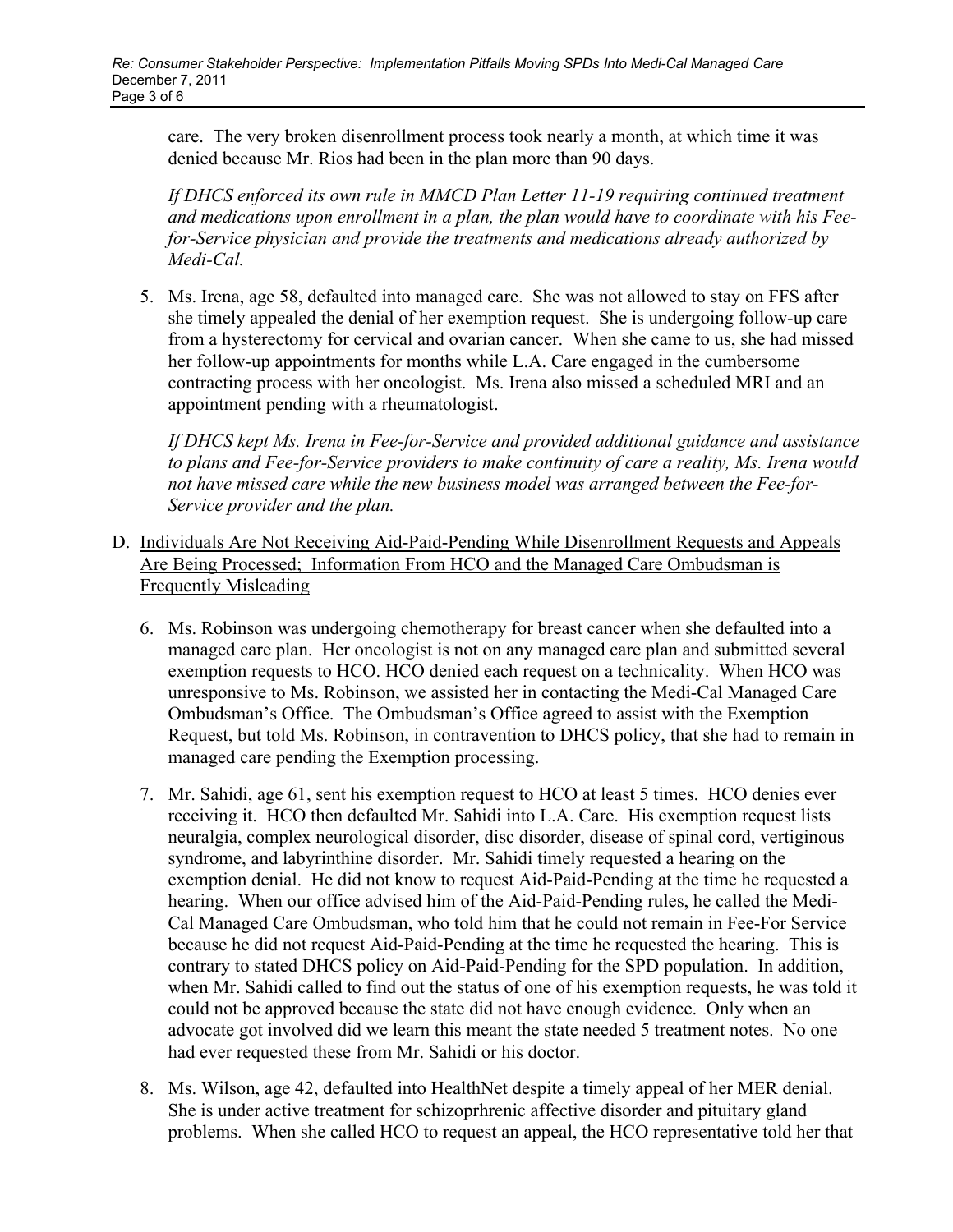because she would be defaulted into Managed Care anyway in 12 months, she did not need to keep her FFS and might want to drop her appeal.

*If DHCS required its vendor at HCO to adhere to its own policy to keep patients on Fee-for-Service pending an exemption request or appeal, these patients either would not have defaulted or could be restored to Fee-for-Service and continue seeing their doctors pending appeal.* 

#### E. Voluntary Enrollees are Being Defaulted into Managed Care, Causing Unnecessary Care **Disruption**

- 9. Mr. and Mrs. Saltado are enrolled in Medi-Cal and Medicare, and therefore should have remained voluntary managed care enrollees. Unfortunately, both were defaulted into a plan. Mrs. Saltado went 3 days without her insulin before she called our office for assistance. She had not received any notices about the transition to managed care, and was unaware of the plan assignment. She was defaulted to a primary care provider nearly 30 miles from her home. HCO refused to disenroll her. Our office spent significant time advocating for Mrs. Saltado to get her medication from the Plan. Mr. and Mrs. Saltado are still having difficulty returning to Fee-for Service Medi-Cal.
- 10. Ms. Henderson is a new Medi-Cal recipient who also just received her Medicare card. She has stage 3 colon cancer and had stage 2 thyroid cancer, and her blood work is not currently normal as to either, requiring close monitoring by her physicians. Just this week, DHCS and DMHC tell us that she has to enroll in Medi-Cal managed care in early 2012, even if her Medicare card is in effect a month or two later. She will need to enroll in January and undergo the exemption process, even though her Medicare will begin March 1, 2012, which will make her voluntary.

*If DHCS required careful scrutiny of voluntary managed care categories and allowed flexibility for those about to transition into one, neither of these patients would have to grapple unnecessarily with these complex procedural requirements and could keep their Fee-for-Service Medi-Cal.* 

## F. Individuals are Experiencing Delays and Interruptions in Care Upon Enrollment Into Managed Care

- 11. Mr. and Mrs. Rubichov do not speak or read English and did not understand that they needed to sign up for managed care and may not have received notices, so they defaulted. Once they were enrolled, they have had tremendous difficulty knowing where to receive care and obtaining medical equipment that was authorized under Fee-for-Service Medi-Cal, such as adult diapers.
- 12. Mr. Rios described above has been unable to fill his various prescriptions authorized under Fee-for-Service, despite many refills remaining.

*If DHCS enforced its own rule in Plan Letter 11-19 requiring plans to honor existing prescriptions and treatment authorizations while working out an affirmative treatment plan with the previous physician, these patients would not go without necessary medical equipment and prescription drugs.*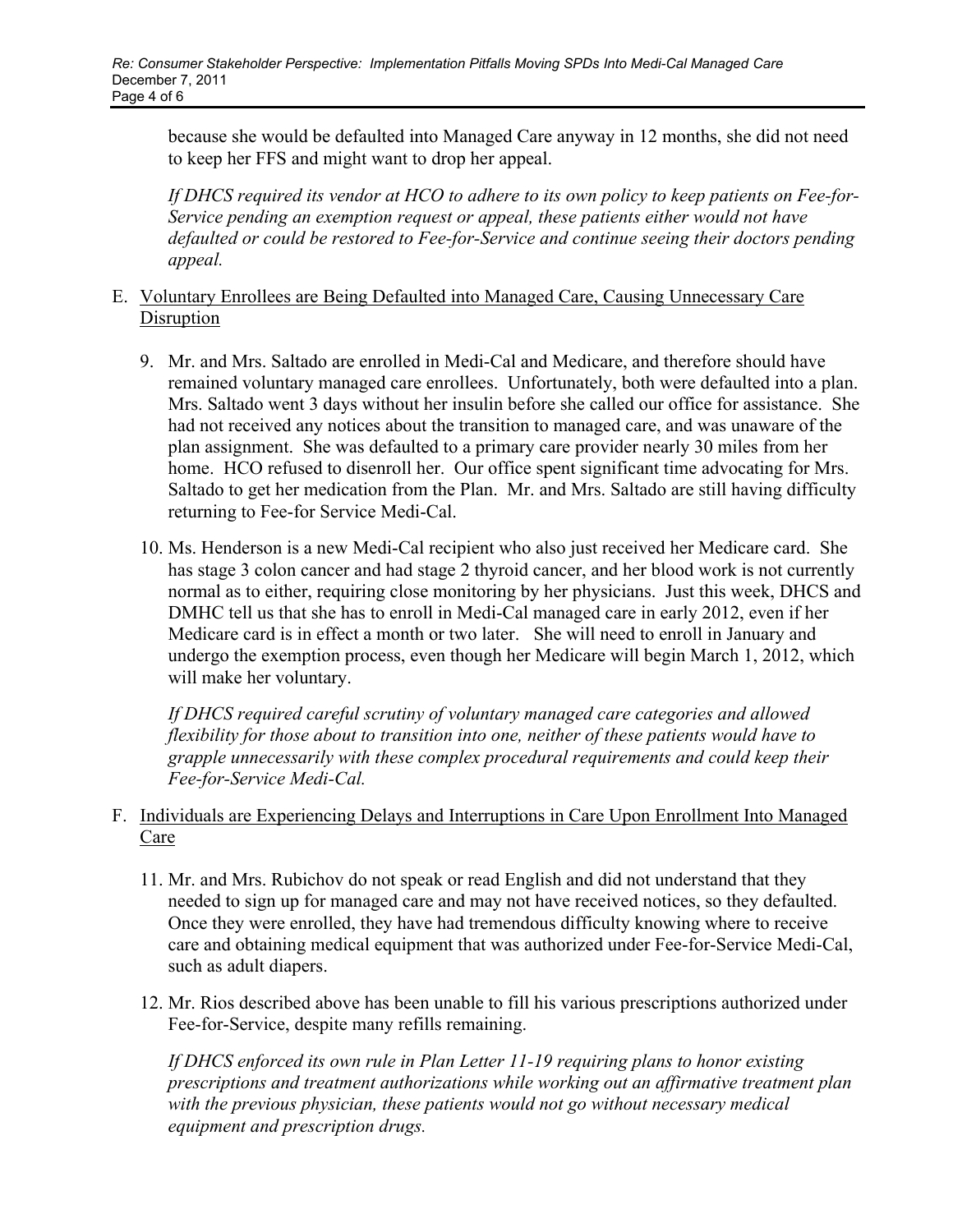**These consumer stories are not aberrations.** We start advocacy with every single client by educating the client about managed care and seeing if we can facilitate enrollment. Only if they have severe health needs and providers who are not in managed care do we proceed with MER and continuity of care requests. The stories demonstrate common problems for patients who make it to our office for help.

It is also very common for patients to experience multiple problems, such as denial of an exemption request, inability to get aid paid pending the request, and difficulty getting prescriptions or services already authorized. Stories like this come into our office daily. We know they represent many more who are unaware of their rights and do not know what to do.

# **RECOMMENDATIONS**

To improve health outcomes and give consumers a smooth transition into managed care, we make the following recommendations:

- **1. There must be a warmer handoff to the plan to ensure continuity and minimize interruptions of care, drug and treatment interruptions.** 
	- Consider a cooling period to allow individuals to stay with their FFS provider and ease in to plan enrollment for patients with indicia such as numerous providers, specialty care, or ongoing treatment and multiple medication needs.
	- Enforce MMCD Plan letter 11-19 which says (9-21-11 at p.3) that refills will be honored. If a drug is not on the plan formulary, the plan must obtain verifications from the provider within 24 hours, and provide the drug while working out a care plan with the physician.
- **2. Fee-for-Service "status quo" coverage must be automatically available pending a Medical Exemption Request or appeal of a denial, consistent with DHCS's stated policy.** 
	- There needs to be training of the HCO and Ombudsman and scripts that identify this issue anytime a consumer requests or appeals an MER.
	- Systems should be automated to ensure FFS without requiring a patient to know to ask for it.
	- Patients and providers should be given notice with the MER instructions that FFS is available and will be extended pending the MER.
	- A new provider bulletin and plan letter should issue.

# **3. Policy for MER approvals must be published, clarified, and modified.**

- The existing standards for approval should be made publicly available to minimize uneven application and confusion.
- DHCS should revise the MER approval policy to consider factors such as coordination of many specialists, ongoing treatment, care that is stable only because of delicate coordination, care that has been progressive such as engaging in step therapy
- DHCS should revise the MER form to clarify what is requested/required of the doctors, including doctors' notes.